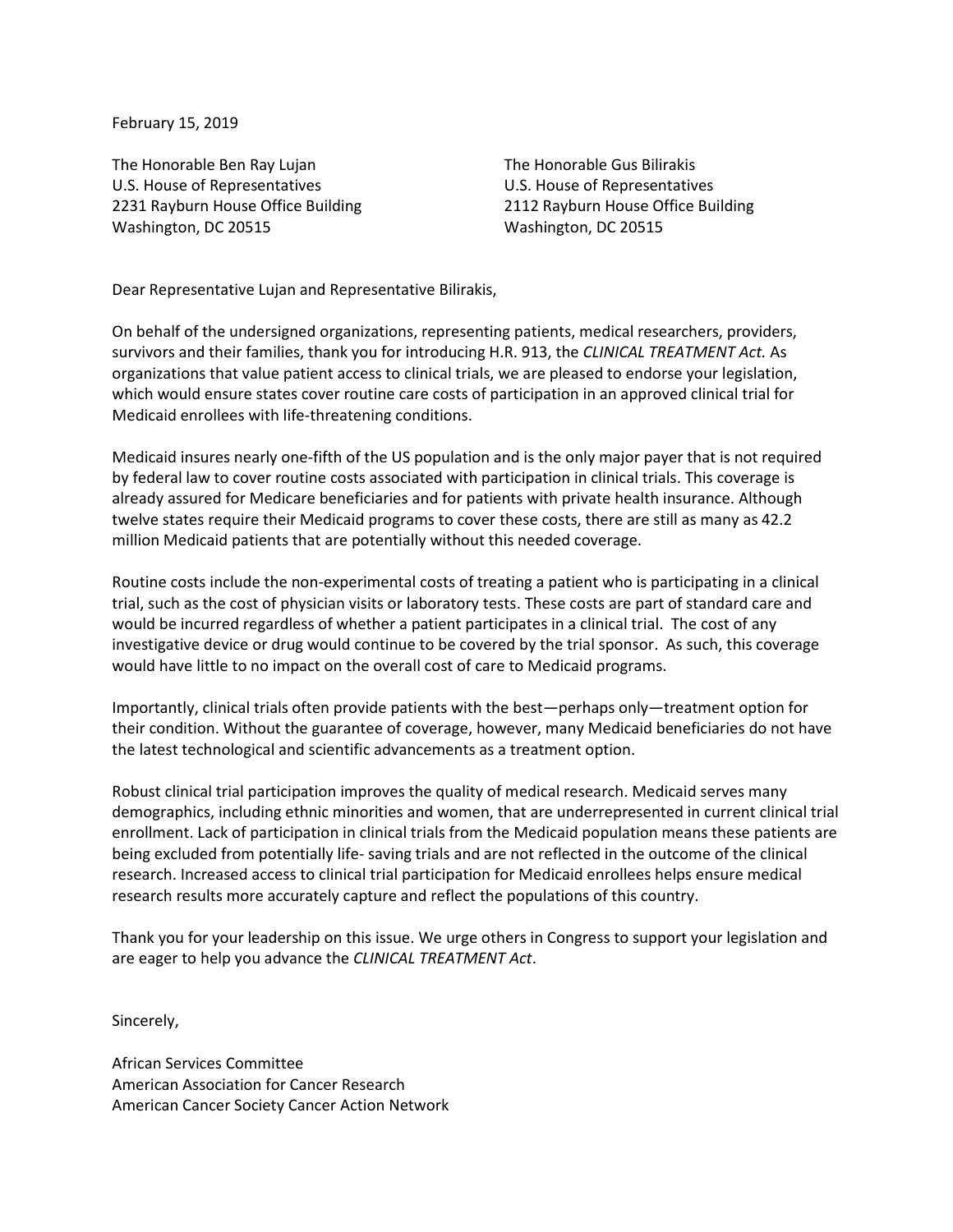American Heart Association American Medical Association American Medical Women's Association American Society for Radiation Oncology American Society of Clinical Oncology The Arizona Clinical Oncology Society Asian Services in Action, Inc. Association of American Cancer Institutes Association of Community Cancer Centers Association of Northern California Oncologists Association of Pediatric Hematology/Oncology Nurses The Blue Hat Foundation Cancer Support Community CancerCare Charlene Miers Foundation for Cancer Research Children's Cause for Cancer Advocacy Colon Cancer Coalition Colon Cancer Stars COLONTOWN, a patient community supported by the PALTOWN DEVELOPMENT FOUNDATION Colorectal Cancer Alliance Delaware Society for Clinical Oncology Denali Oncology Group Dermatology Nurses' Association Empire State Hematology & Oncology Society Fight Colorectal Cancer Florida Society of Clinical Oncology FORCE: Facing Our Risk of Cancer Empowered Friends of Cancer Research Georgia Society of Clinical Oncology Hadassah, The Women's Zionist Organization of America, Inc. Hawaii Society of Clinical Oncology Hematology/Oncology Pharmacy Association Idaho Society of Clinical Oncology Illinois Medical Oncology Society Indiana Oncology Society International Myeloma Foundation Iowa Oncology Society Kansas Society of Clinical Oncology Kentucky Association of Medical Oncology Kiel Colon Cancer Foundation The Leukemia & Lymphoma Society Live**strong** Louisiana Oncology Society Lung Cancer Alliance Lymphoma Research Foundation Massachusetts Society of Clinical Oncology Medical Oncology Society of New Jersey Michigan Society of Hematology and Oncology